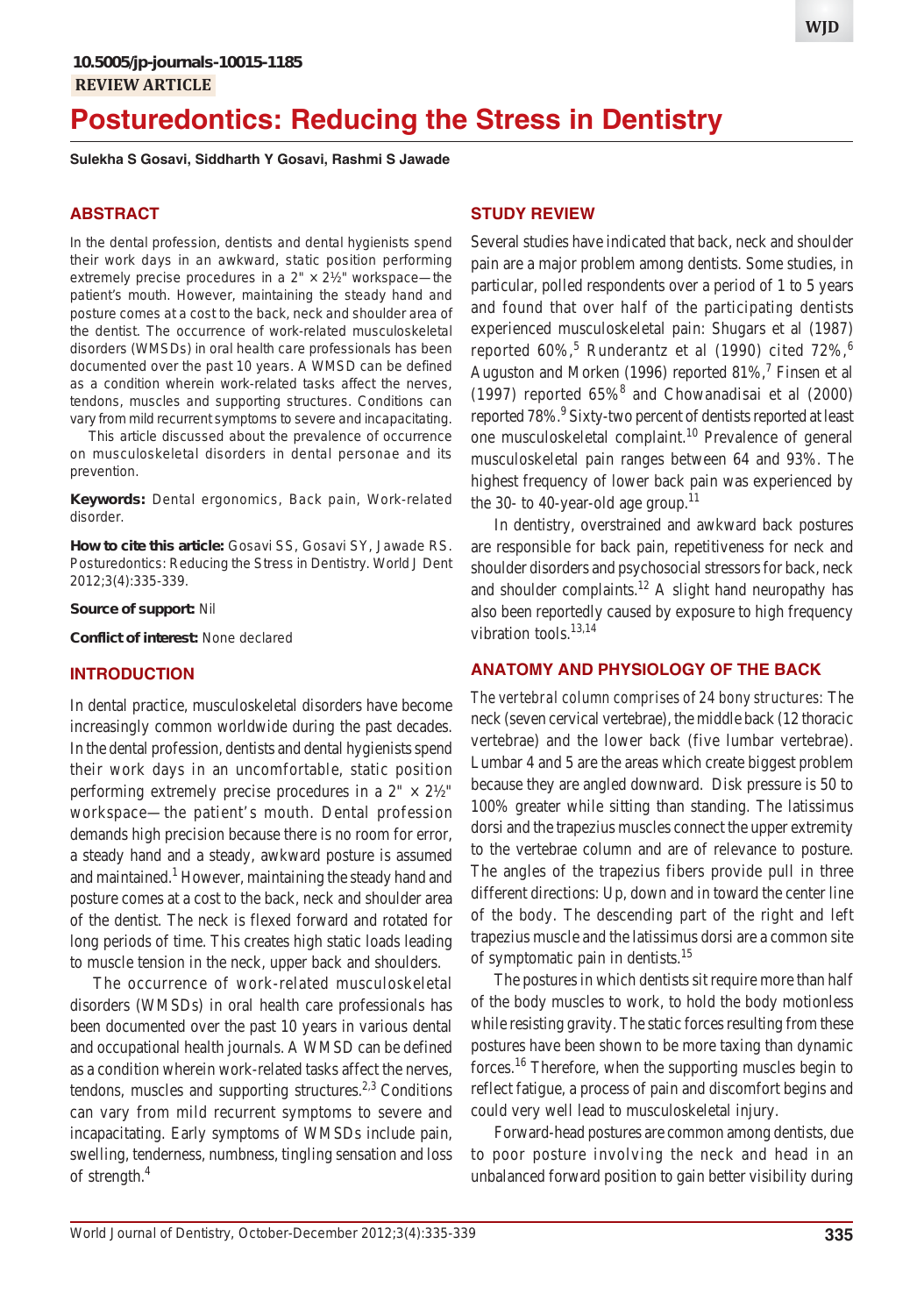

**Fig. 1:** Bending forward lead to neck and back pain

treatment. In this posture, the vertebrae no longer can support the spine properly, and the muscles of the cervical and upper thoracic spine contracts constantly to support the weight of the head in the forward posture.<sup>17</sup> This can result in a pain pattern, which often is referred to as tension neck syndrome (Fig. 1).

This syndrome can cause headaches and chronic pain in the neck, shoulders and interscapular muscles, and it occasionally can radiate pain into the arms. Sustained contraction of cervical muscles also causes weakening of the spinal disks, with possible disk degeneration or herniation.<sup>18</sup>

All faulty postures will subsequently result in the following:

- Chronic low back pain
- Tension neck syndrome
- Trapezius myalgia
- Rotator cuff impingement carpal
- Tunnel syndrome.<sup>15,16</sup>

## **PREVENTION OF NECK, SHOULDER AND BACK DISORDERS**

Sustained contraction of cervical muscles also causes weakening of the spinal disks, with possible disk degeneration or herniation. Therefore, frequent relaxing and stretching of the neck muscles, strengthening of the deep postural cervical muscles and preservation of the cervical lordosis in proper posture (ear over the shoulder) with all activities, including sleeping and driving, is essential for optimal musculoskeletal health of the neck.19,20

The Ergonomic Standard mandated by the Occupational Safety and Health Administration (OSHA) recommended that the most efficient and effective way to remedy 'ergonomic hazards' causing musculoskeletal strain should be through engineering improvements in the workstation.<sup>21</sup>

Here are some of the recommended methods which the operator can choose to prevent WMSDs.

#### **Change Posture**

Sitting and standing posture should alternate in between to reduce postural fatigue and maximize postural variety, which helps to reduce static muscle fatigue. Standing uses different muscle groups than does sitting; therefore, alternating between the two positions allows one group of muscles rest, while the workload is shifted to another group of muscles.22,23

#### **Use Support**

When sitting or standing one must not lean forward or stoop in an unsupported posture for prolonged periods. Sitting posture should be straight or recline slightly in a chair with good back support, and use a good footrest if necessary  $(Fig. 2).^{24}$ 

Research shows that maintaining the low back curve when sitting can reduce or prevent low back pain.<sup>25,26</sup> Tilt the seat angle slightly forward 5 to 15° to increase the low back curve. This will place your hips slightly higher than your knees and increase the hip angle to greater than 90°, which may allow for closer positioning to the patient.<sup>27,28</sup>

#### **Position Patients at the Proper Height**

A common mistake among dentists is positioning patients too high. This causes elevation of the shoulders and abduction of the arms, leading to prolonged static muscular tension in the neck and shoulders. Use of magnification tools enables operator to maintain a greater working distance and position patient at the proper height (Fig. 3), with the shoulders relaxed and the forearms approximately parallel with the floor. $29$ 



**Fig. 2:** Maintaining the low back curve

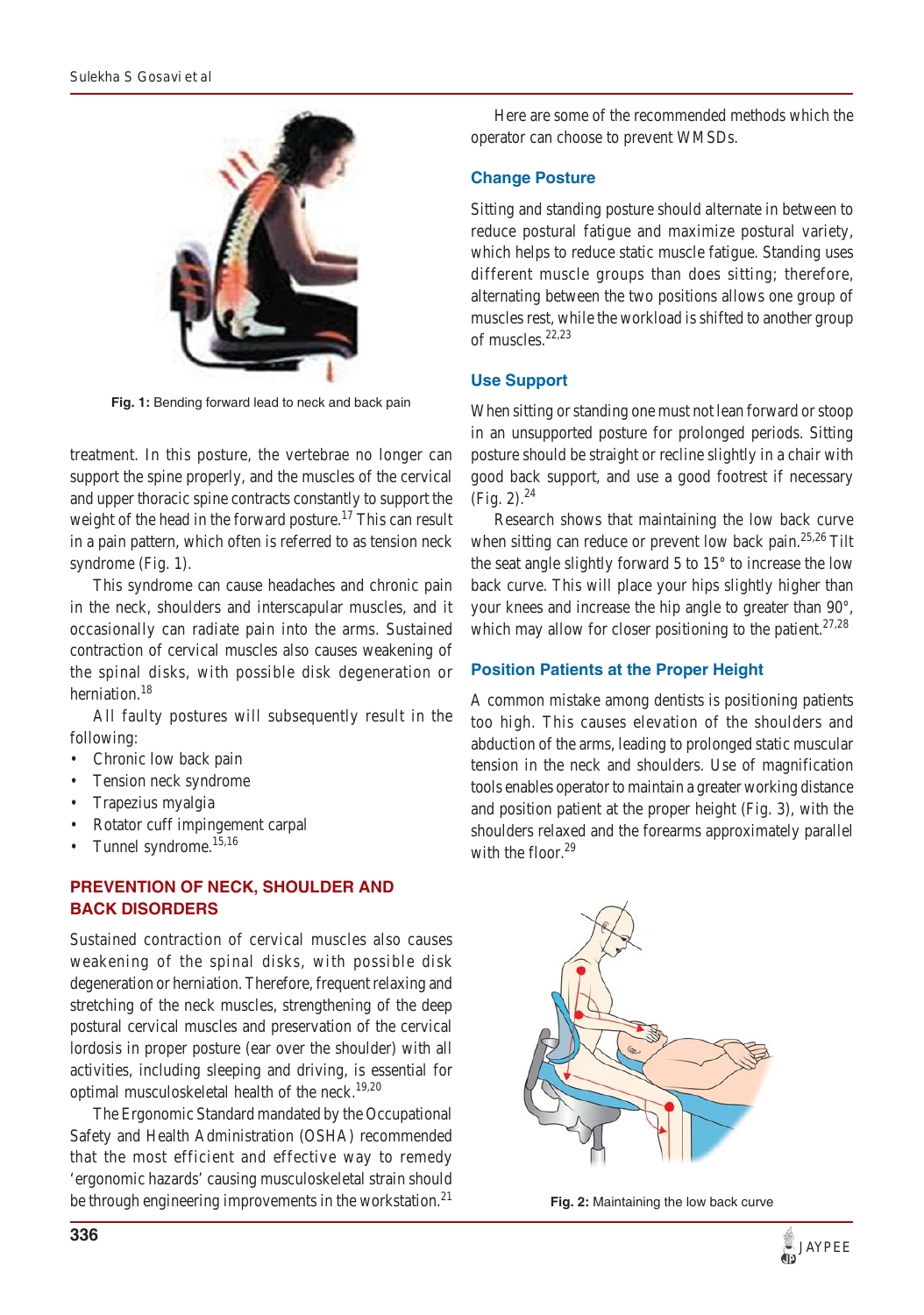*Posturedontics: Reducing the Stress in Dentistry*



**Fig. 3:** Proper working distance and relax shoulder **Fig. 4:** Transthorax instrument delivery system

Operators should take the time to position their patients properly for mandibular and maxillary procedures. Generally, patients should be placed in a semi-supine position for mandibular procedures and a supine position for maxillary procedures.

# **Avoid Twisting**

Operatory design plays an important part in how often dentists perform detrimental twisting movements during the working day. Avoid reaching awkwardly to equipment and work close to the patient. Keep the items used most frequently within a distance of about 20 inches (50 cm). Rear delivery systems encourage extensive trunk twisting and shift of vision to retrieve instruments, and side delivery systems require moderate twisting. Transthorax (or over-the-patient) delivery systems minimize twisting and shift of vision (Fig. 4). When possible, dentists should position instruments within easy reach, use assistants to help move equipment into this zone.18,29-31

### **Use Comfortable Equipment**

Use light weighted equipment that can be used without awkward upper body posture and feels comfortable to use. Ergonomically designed equipment helps to minimize stresses on the upper extremities and the back.<sup>22,29,31</sup>

# **Normal Arm Posture**

Adjust armrests to support elbows in the neutral shoulder position. These armrests are designed to decrease neck and shoulder fatigue and strain. Keep elbows and upper arms close to the body and do not raise and tense the shoulders while working. Also, ensure that hand postures are not deviated because this could lead to wrist problems.<sup>16,22</sup>

# **Manage Time**

Avoid long appointments as far as possible, or intersperse this with frequent short rest breaks in which you change posture and relax the upper extremities.<sup>18,30</sup>



# **Chairside Directional Stretching**

Frequent breaks and reversing the positions is an integral part in an effective injury prevention program.<sup>32,33</sup> Stretches performed in the reverse direction of awkward posture may prevent muscle imbalances (musculoskeletal disorders). Directional stretches can be performed in or out of the operatory and can be incorporated into a daily routine that facilitates balanced musculoskeletal health. Directional stretching involves a rotation, side bending or extension component that generally is in the opposite direction of that in which the operator frequently works. $^{28}$ 

Stretching increases blood flow to muscles, warms up the muscle, increases production of synovial joint fluid, reduces formation of trigger points, maintains normal range of joint motion, increases nutrient supply to vertebral disks and creates a relaxation response in the central nervous system.

# **Aerobic Exercise**

Aerobic exercise should be performed three to four times a week for at least 20 minutes. One major contributing factor to MSDs is decreased flow of nutrients and oxygen to muscles. Aerobic exercise increases blood flow to all of the tissues in the body and improves their ability to use oxygen. In addition, aerobic exercise improves cardiovascular and cardiorespiratory functions, lowers heart rate and blood pressure, increases high-density lipoprotein (good) cholesterol, decreases blood triglycerides, reduces body fat, improves stress tolerance, increases mental acuity, improves sleep quality and may increase longevity.<sup>6,34</sup>

### **Stress Management**

It is generally accepted that dentistry is a stressful occupation. Stress can elicit muscular contraction and pain, especially in the trapezius muscle. Operators may use various stress-reduction techniques to decrease stress-related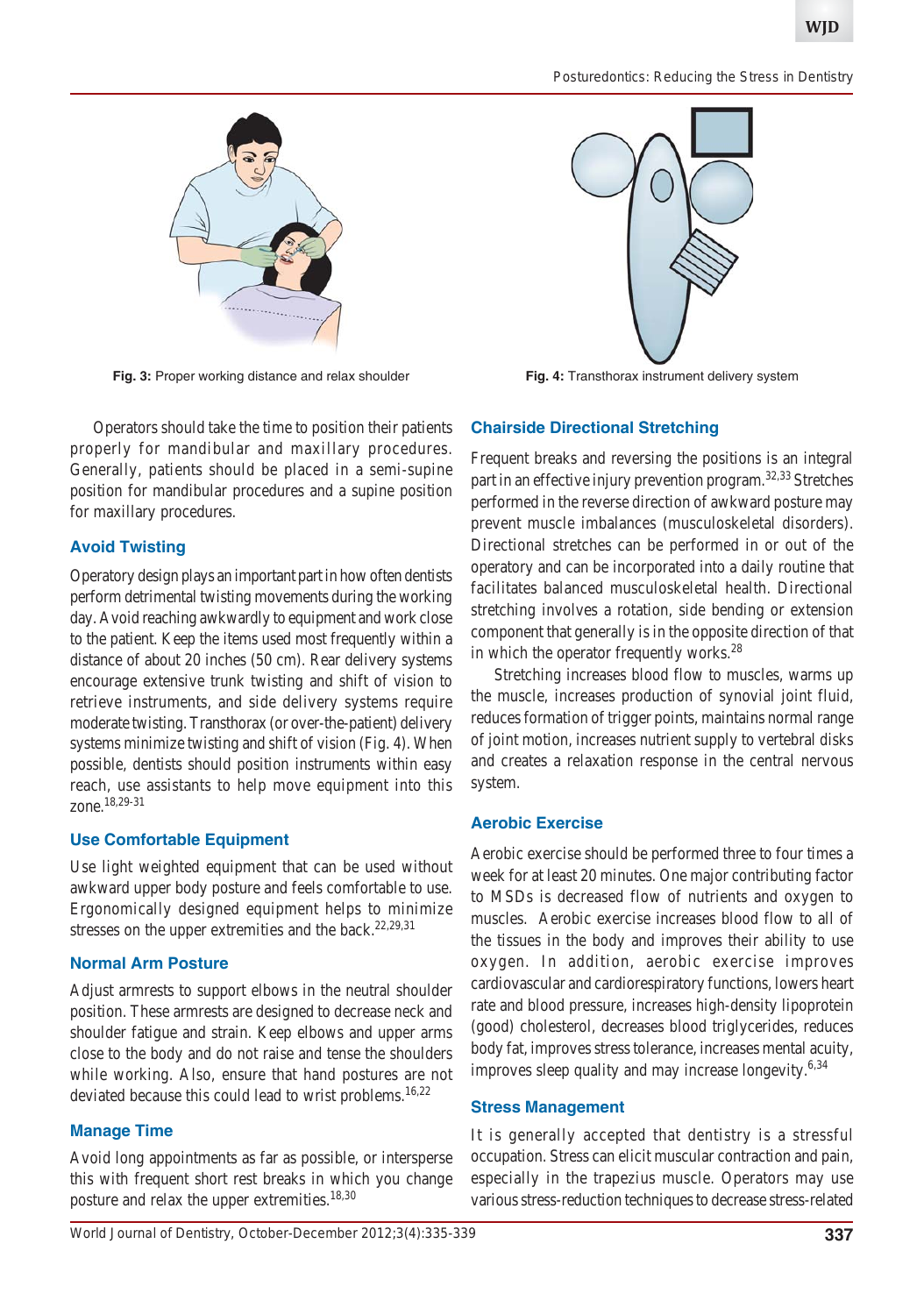muscular tension. These include breathing techniques, progressive relaxation, visualization, massage, aerobic exercise, meditation or yoga. $28,34,35$ 

#### **CONCLUSION**

In dentistry it has been found that injury prevention and dental ergonomics education still is in its infancy. Most dental practitioners have not been trained in these areas, and they have not developed the skills and knowledge necessary to practice in a manner that is ergonomically correct. To protect their own health, dentists should seek out and receive education about musculoskeletal health, injury prevention and dental ergonomics.<sup>27,36,37</sup> Ideally, this education should begin during dental school and continue through the dentist's professional life.

They can educate themselves and their staff members using a multifactorial approach that includes preventive education, postural and positioning strategies, proper selection and use of ergonomic equipment, and frequent breaks with stretching and strengthening techniques before painful episodes occur. Prevention strategies should be easy to use to ensure long-term compliance.

#### **REFERENCES**

- 1. Anderson GB. Epidemiologic features of chronic low back pain. Lancet 1999;354(9178):581-85.
- 2. Centers for Disease Control and Prevention. Available from: www.cdc.gov/workplacehealth promotion/evaluation/topics/ disorders.html.
- 3. Hernandez LO, Gonzalez ST, Alcantara SM, Ramirez IM. Computer use increases the risk of musculoskeletal disorders among newspaper office workers. Archives Med Res 2003;34(4):331-42.
- 4. Michalak-Turcotte. Controlling dental hygiene work-related musculo-skeletal disorders: The ergonomic process. J Dental Hygiene 2000 Jan;74(1):41-48.
- 5. Shugars D, Williams D, Cline S, Fishburne C. Musculoskeletal back pain among dentists. Gen Dent 1984;32:481-85.
- 6. Runderantz B, Johnson B, Moritz U. Cervical pain and discomfort among dentists. Epidemiological, clinical and therapeutic aspects, Swed Dent J 1990;14:71-80.
- 7. Auguston T, Morken T. Musculoskeletal problems among dental health personnel. A survey of the dental public health services in the Hordarland (in Norwegian). Tdsskr Nor Laegeforen 1996;116(23):2776-80.
- 8. Finsen L, Christensen H, Bakke M. Musculoskeletal disorder among dentists and variation in dental work. Applied Ergonomics 1997;29(2):119-25.
- 9. Chowanadisai S, Kukiattrakoon B, Yapong B, Kedjarune U, Leggat P. Occupational health problems of dentists in Southern Thailand. Int Dent J 2000;50(1):36-40.
- 10. Alexopoulos EC, Stathi IC, Charizani F. Prevalence of musculoskeletal disorders in dentists. BMC Musculoskelet Disord 2004;5:16.
- 11. Goldie MP. Ergonomic benefits of Discus Dental's Zen. Dentistry IQ 2012 July 8.
- 12. Hayes MJ, Cockrell D, Smith DR. A systemic review of muscoloskeletal disorders among dental professionals. Int J Dental Hygiene 2009;7(3):159-65.
- 13. Szymanska J. Disorders of the musculoskeletal system among dentists from the aspect of ergonomics and prophylaxis. Ann Agric Environ Med 2002;9:169-73.
- 14. Akesson I, Lundborg G, Horstmann V, Skerfving S. Neuropathy in female dental personnel exposed to high frequency vibrations. Occup Environ Med 1995;52(2):116-23.
- 15. Murtomaa H, Turtola L, Rytömaa L. Dental health practices among Finnish university students. Proceedings of the Finnish Dental Society. Proc Fin Dent Soc 1989;80:155-61.
- 16. Milerad, Ekenvall. Symptoms of the neck and upper extremities in dentists. Scand J Work Environ Health 1990;16(2):129-34.
- 17. Ratzon N, Froom P, Leikin E, Kristal-Boneh E, Ribak J. Effect of exposure to lead on postural control in workers. Occup Environ Med 2000;57(3):201-03.
- 18. Valachi B, Valachi K. Mechanisms leading to musculoskeletal disorders in dentistry. J Am Dent Assoc 2003;134(10): 1344-50.
- 19. Hayes MJ, Smith DR, Cockrell D. Prevalence and correlates of musculoskeletal disorders among Australian dental hygiene students. Int J Dent Hyg 2009;7(3):176-81.
- 20. Hertling D, Kessler RM. Management of common musculoskeletal disorders: Physical therapy principles and methods (3rd ed). Philadelphia: Lippincott; 1996:69-111.
- 21. Cailliet R. Neck and arm pain (3rd ed). Philadelphia: FA Davis Co. 1991:69-70.
- 22. OSHA. Occupational Safety and Health Administration, US Dept. of Labor. Ergonomics Program, final rule. Federal Register 2000;65:68261-870.
- 23. Ariens G, Bongers P, Douwes M, et al. Are neck flexion, neck rotation and sitting at work risk factors for neck pain? Results of a prospective cohort study. Occup Environ Med 2001;58(3):200-07.
- 24. Murphy DC. Ergonomics and the dental care worker. Washington, DC: American Public Health Association; 1998 Oct:1434.
- 25. Callaghan J, McGill S. Low back joint loading and kinematics during standing and unsupported sitting. Ergonomics 2001;44(3):280-94.
- 26. Ratzon N, Yaros M, Mizlik A, Kanner T. Musculoskeletal symptoms among dentists in relation to work posture. Work 2000;15:153-58.
- 27. Harrison D, Harrison S, Croft A, et al. Sitting biomechanics, part-1: Review of the literature. J Manipulative Physiol Ther 1999;22(9):594-609.
- 28. Chaffin D, Andersson G, Martin B. Occupational biomechanics (3rd ed). New York: John Wiley & Sons Inc. 1999;364:366-86.
- 29. Chang BJ. Ergonomic benefits of surgical telescope systems: Selection guidelines. J Calif Dent Assoc 2002 Feb;30(2): 161-69.
- 30. Hardage JL, Gildersleeve JR, Rugh JD. Clinical work posture for the dentist: An electromyographic study. J of the Amer Den Assoc 1983;107(6):937-39.
- 31. Biller FE. Occupational hazards in dental practice. Oral Hygiene 1946;36:1194.